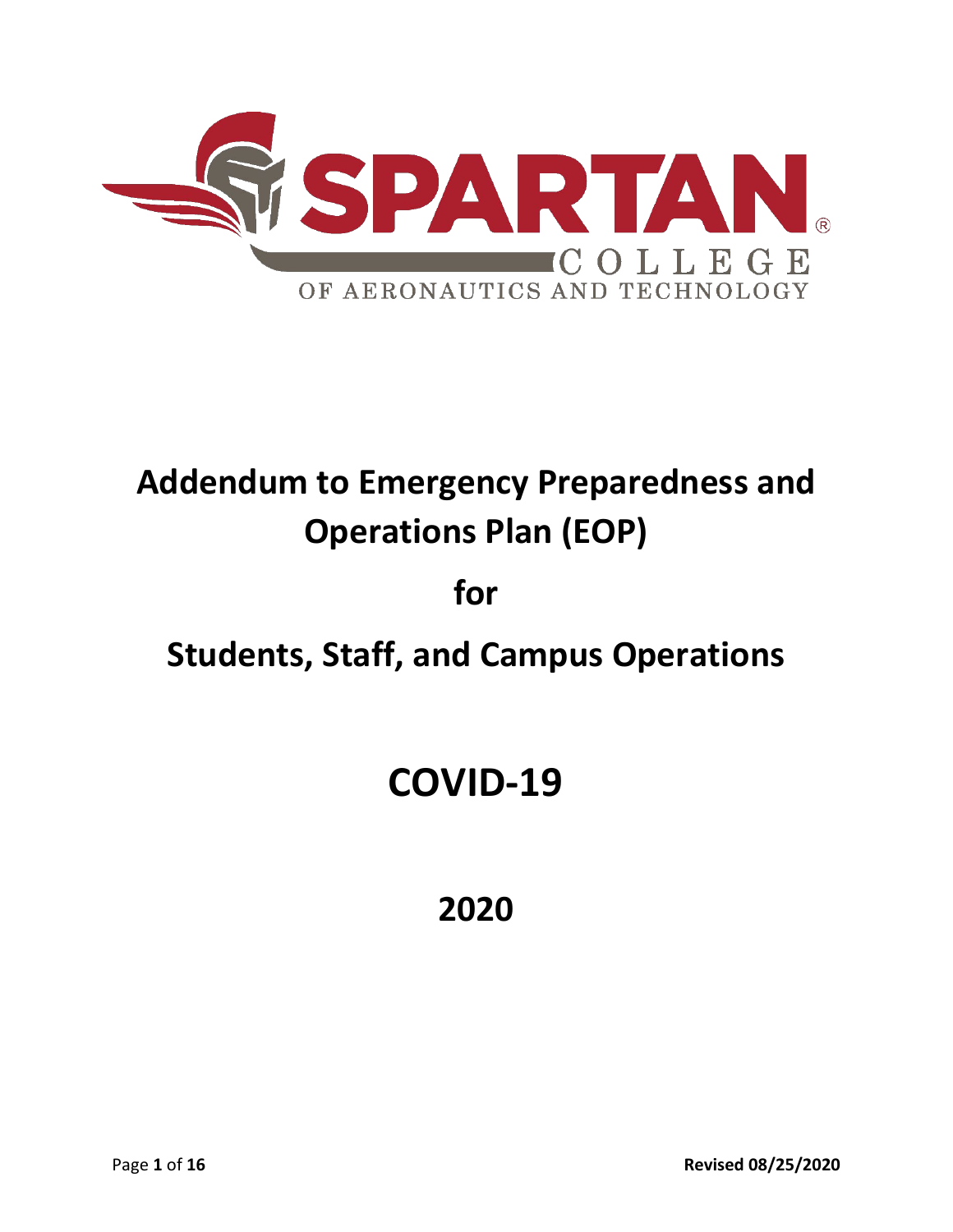## **Contents**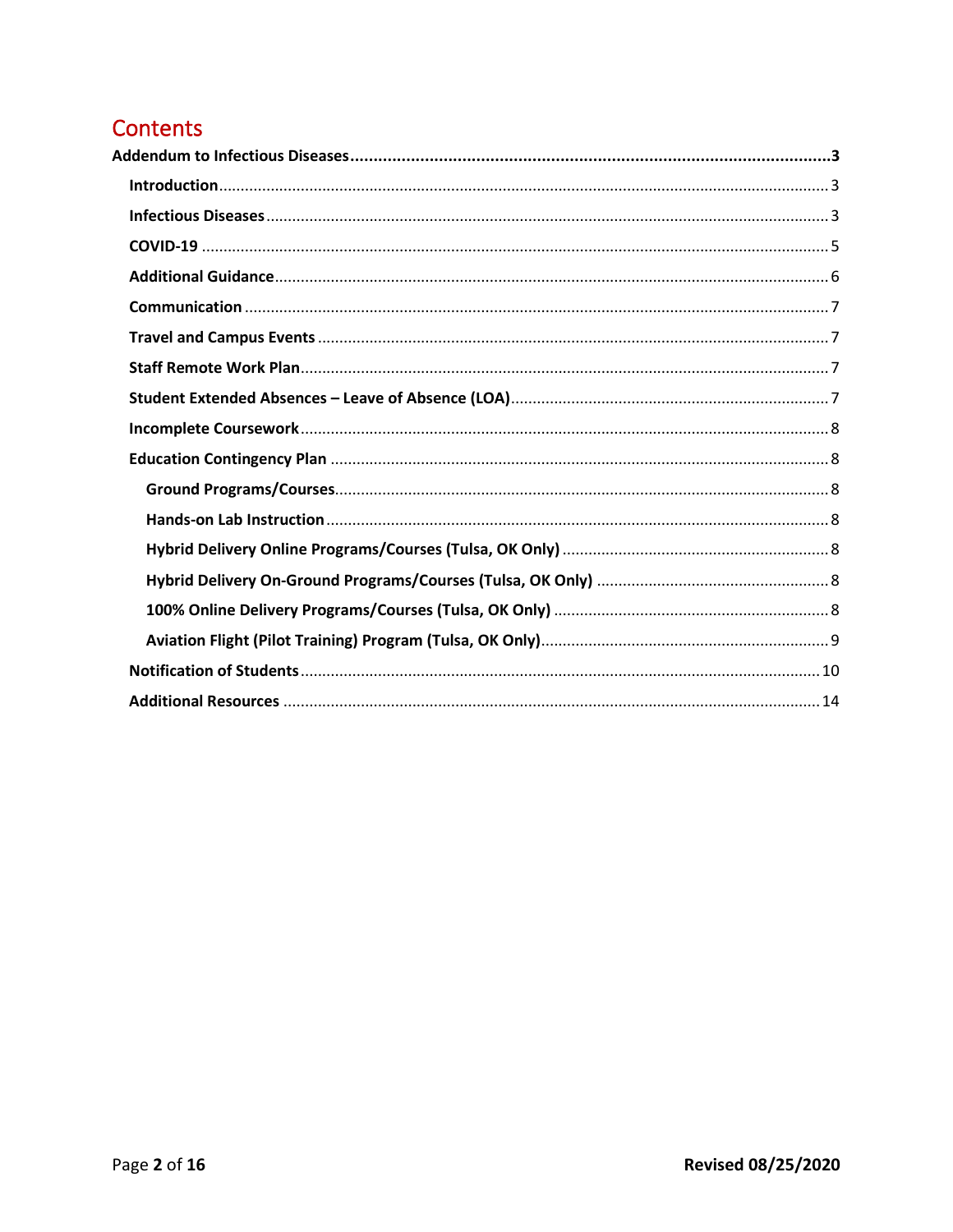## <span id="page-2-0"></span>**Addendum to Infectious Diseases**

## <span id="page-2-1"></span>**Introduction**

The purpose of the COVID-19 Emergency Preparedness and Operations Plan addendum is to outline how Spartan College campuses will respond during the COVID-19 emergency. Each campus may differ slightly based on school location, program offerings, and city and state ordinances and mandates.

The information provided in this section is to offer Spartan College campus locations a standardized Emergency Operations Plan (EOP) template that the campus Emergency Response Team (ERT) modifies for the specific needs of the campus. It is the responsibility of the campus location to update, insert required information, and maintain as current. This Plan is maintained in the Campus President's office, at the front counter at each campus facility or building, and in the College's SharePoint Document Center. Additional copies will be available as outlined by each campus leadership team.

## <span id="page-2-2"></span>**Infectious Diseases**

The following information is included in the Emergency Preparedness and Operations Plan (EOP) document.

In the event the college or community becomes exposed to an infectious disease or epidemic, the college leadership will determine appropriate steps to respond based on the severity, location of the outbreak and recommendations by local, state and federal health agencies.

## **The following minimum measures will be taken:**

- 1. Local, state and national health departments and experts will be contacted for consultation.
- 2. Student/staff communications will be completed through RAVE Mobile Safety Alert system. The RAVE Mobile Alert system provides timely notifications via email, voice and text messaging simultaneously. Updates will continue as appropriate.
- 3. Increased cleaning of high-touch surfaces and restrooms will be performed in college buildings, campus housing and transportation.
- 4. Disbursement of additional supplies such as antibacterial hand gels or wipes, cleaning wipes, and tissues.

#### **Further actions that may be required depending on the severity of outbreak:**

- 1. Group activities and events including graduations cancelled.
- 2. Incoming student health screening.
- 3. Incoming student start delays.
- 4. College based travel may be cancelled or suspended.
- 5. Classes cancelled or moved to an online only delivery method.
- 6. On-campus housing (TUL only) quarantine or closure.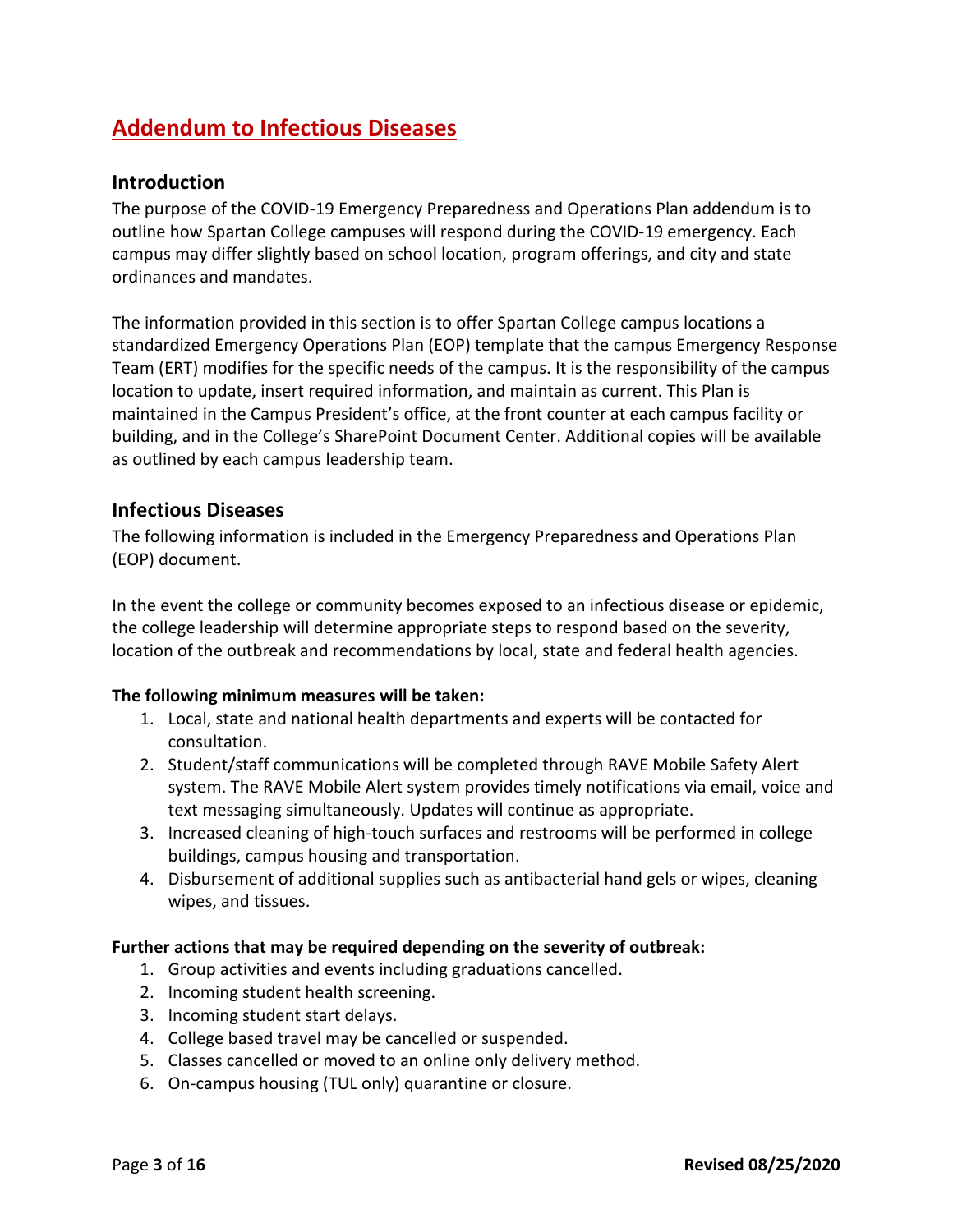7. Any further measures deemed appropriate to protect the health and safety of college students and staff.

## **Preventative Actions for Students and Staff:**

- 1. Wash your hands often with soap and water for at least 20 seconds.
- 2. Avoid touching your eyes, nose, and mouth with unwashed hands.
- 3. Avoid close contact with people who are sick.
- 4. Stay home when you are sick.
- 5. Use antibacterial wipes to clean hand tools, equipment, mobile phones, etc.
- 6. Cover your cough or sneeze with a tissue, then discard tissue.
- 7. Clean and disinfect frequently touched objects and surfaces.

## **Local, State and Federal Health Department Sites for Updates:**

## **1. Broomfield, CO**

Local: Broomfield Health & Human Services: https://www.broomfield.org/260/Healthand-Human-Services State: Colorado Department of Public Health & Environment: https://www.colorado.gov/cdphe

## **2. Inglewood, CA**

Local: County of Los Angeles Public Health: http://publichealth.lacounty.gov/chs/spa8/index.htm State: Colorado Department of Public Health & Environment: https://www.colorado.gov/cdphe

## **3. Riverside, CA**

Local: Riverside University Health System, Public Health: https://www.rivcoph.org/ State: California Department of Public Health: https://www.cdph.ca.gov/

## **4. Tulsa, OK**

Local: Tulsa, Oklahoma Health Department: https://www.tulsa-health.org/ State: Oklahoma Health Department: https://www.ok.gov/health/

## **5. Additional State Guidance and Resources:**

https://www.policymed.com/2020/03/u-s-state-health-department-covid-19-resourcesfor-patients-and-healthcare-providers.html

## **6. Federal (ALL Campuses):**

Centers for Disease Control and Prevention: https://www.cdc.gov/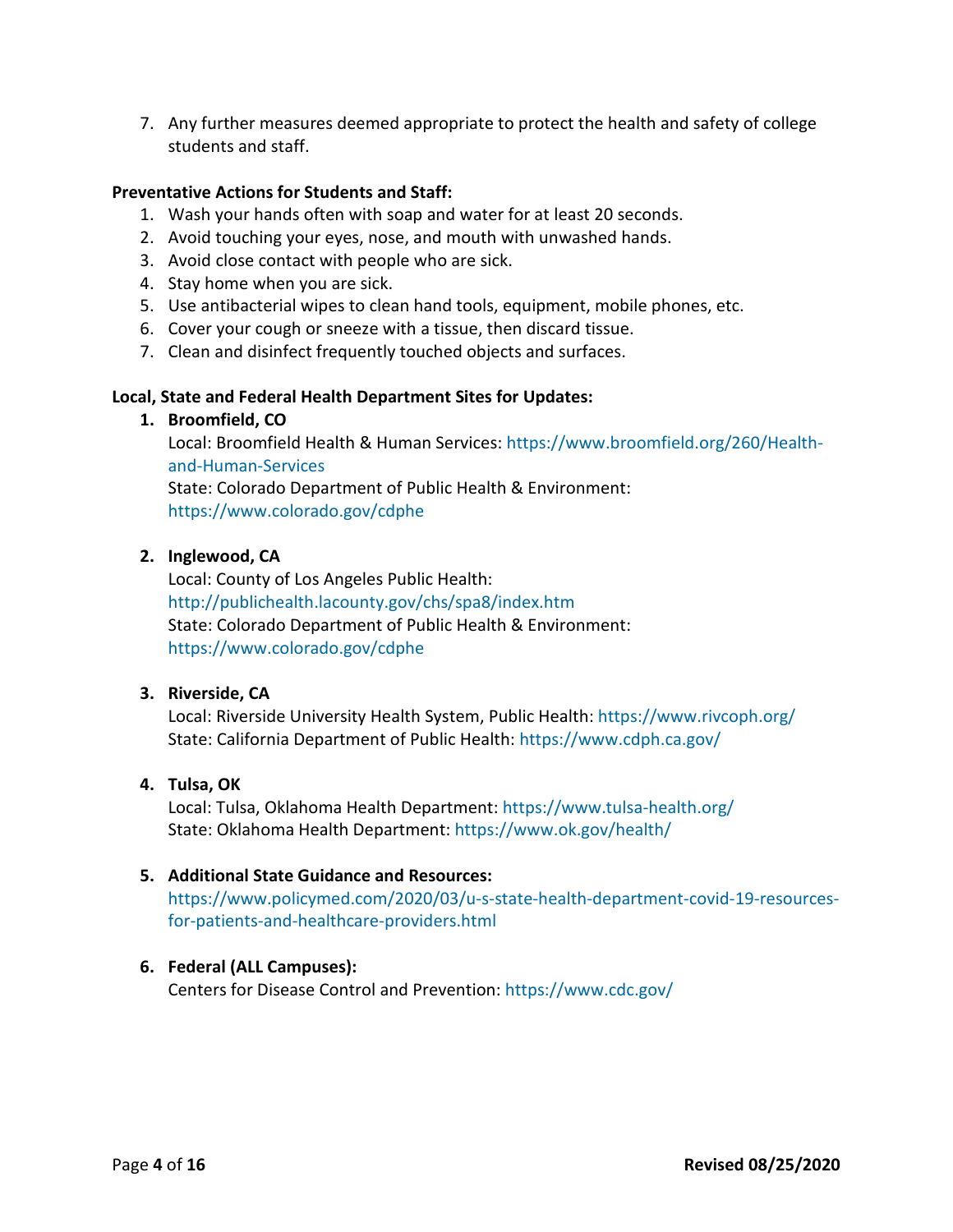## <span id="page-4-0"></span>**COVID-19**

The following information is found on the Centers for Disease Control website. https://www.cdc.gov/coronavirus/2019-ncov/downloads/2019-ncov-factsheet.pdf

#### **What is coronavirus disease 2019?**

Coronavirus disease 2019 (COVID-19) is a respiratory illness that can spread from person to person. The virus that causes COVID-19 is a novel coronavirus that was first identified during an investigation into an outbreak in Wuhan, China.

## **Can I get COVID-19?**

Yes. COVID-19 is spreading from person to person in parts of the world. Risk of infection from the virus that causes COVID-19 is higher for people who are close contacts of someone known to have COVID-19, for example healthcare workers, or household members. Other people at higher risk for infection are those who live in or have recently been in an area with ongoing spread of COVID-19.

Learn more about places with ongoing spread at https:// www.cdc.gov/coronavirus/2019-ncov/about/transmission.

The current list of global locations with cases of COVID-19 is available on CDC's web page at https://www.cdc.gov/ coronavirus/2019-ncov/locations-confirmed-cases.

## **How does COVID-19 spread?**

The virus that causes COVID-19 probably emerged from an animal source but is now spreading from person to person. The virus is thought to spread mainly between people who are in close contact with one another (within about 6 feet) through respiratory droplets produced when an infected person coughs or sneezes. It also may be possible that a person can get COVID-19 by touching a surface or object that has the virus on it and then touching their own mouth, nose, or possibly their eyes, but this is not thought to be the main way the virus spreads. Learn what is known about the spread of newly emerged coronaviruses at https://www.cdc.gov/coronavirus/2019 ncov/about/transmission.

#### **What are the symptoms of COVID-19?**

Patients with COVID-19 have had mild to severe respiratory illness with symptoms of:

- fever
- cough
- shortness of breath

## **What are severe complications from this virus?**

Some patients have pneumonia in both lungs, multi-organ failure and in some cases death.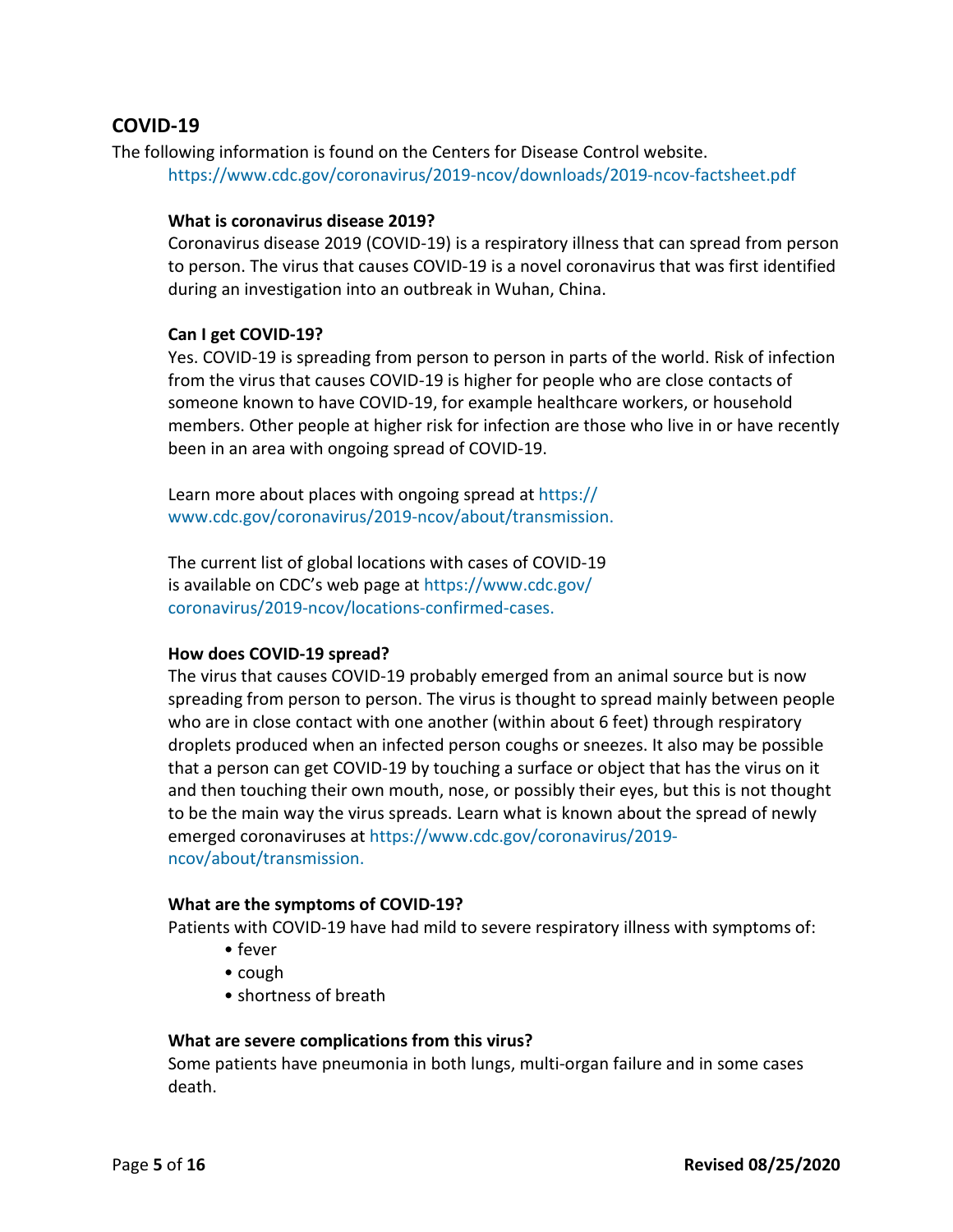**People can help protect themselves from respiratory illness with everyday preventive actions.**

- Avoid close contact with people who are sick.
- Avoid touching your eyes, nose, and mouth with unwashed hands.
- Wash your hands often with soap and water for at least 20 seconds. Use an alcohol-based hand sanitizer that contains at least 60% alcohol if soap and water are not available.

## **If you are sick, to keep from spreading respiratory illness to others, you should**

- Stay home when you are sick.
- Cover your cough or sneeze with a tissue, then throw the tissue in the trash.
- Clean and disinfect frequently touched objects and surfaces.

## **What should I do if I recently traveled from an area with ongoing spread of COVID-19?**

If you have traveled from an affected area, there may be restrictions on your movements for up to 2 weeks. If you develop symptoms during that period (fever, cough, trouble breathing), seek medical advice. Call the office of your health care provider before you go and tell them about your travel and your symptoms. They will give you instructions on how to get care without exposing other people to your illness. While sick, avoid contact with people, don't go out and delay any travel to reduce the possibility of spreading illness to others.

#### **Is there a vaccine?**

There is currently no vaccine to protect against COVID-19. The best way to prevent infection is to take everyday preventive actions, like avoiding close contact with people who are sick and washing your hands often.

## **Is there a treatment?**

There is no specific antiviral treatment for COVID-19. People with COVID-19 can seek medical care to help relieve symptoms.

## <span id="page-5-0"></span>**Additional Guidance**

March 5, 2020 (updated 3/20/2020) U.S. Department of Education: https://ifap.ed.gov/electronicannouncements/030520Guidance4interruptionsrelated2CoronavirusCOVID19

## March 16, 2020 White House Guidelines:

https://www.whitehouse.gov/wp-content/uploads/2020/03/03.16.20\_coronavirusguidance\_8.5x11\_315PM.pdf

#### April 03, 2020 U.S. Department of Education:

[https://ifap.ed.gov/electronic](https://ifap.ed.gov/electronic-announcements/040320UPDATEDGuidanceInterruptStudyRelCOVID19)[announcements/040320UPDATEDGuidanceInterruptStudyRelCOVID19](https://ifap.ed.gov/electronic-announcements/040320UPDATEDGuidanceInterruptStudyRelCOVID19)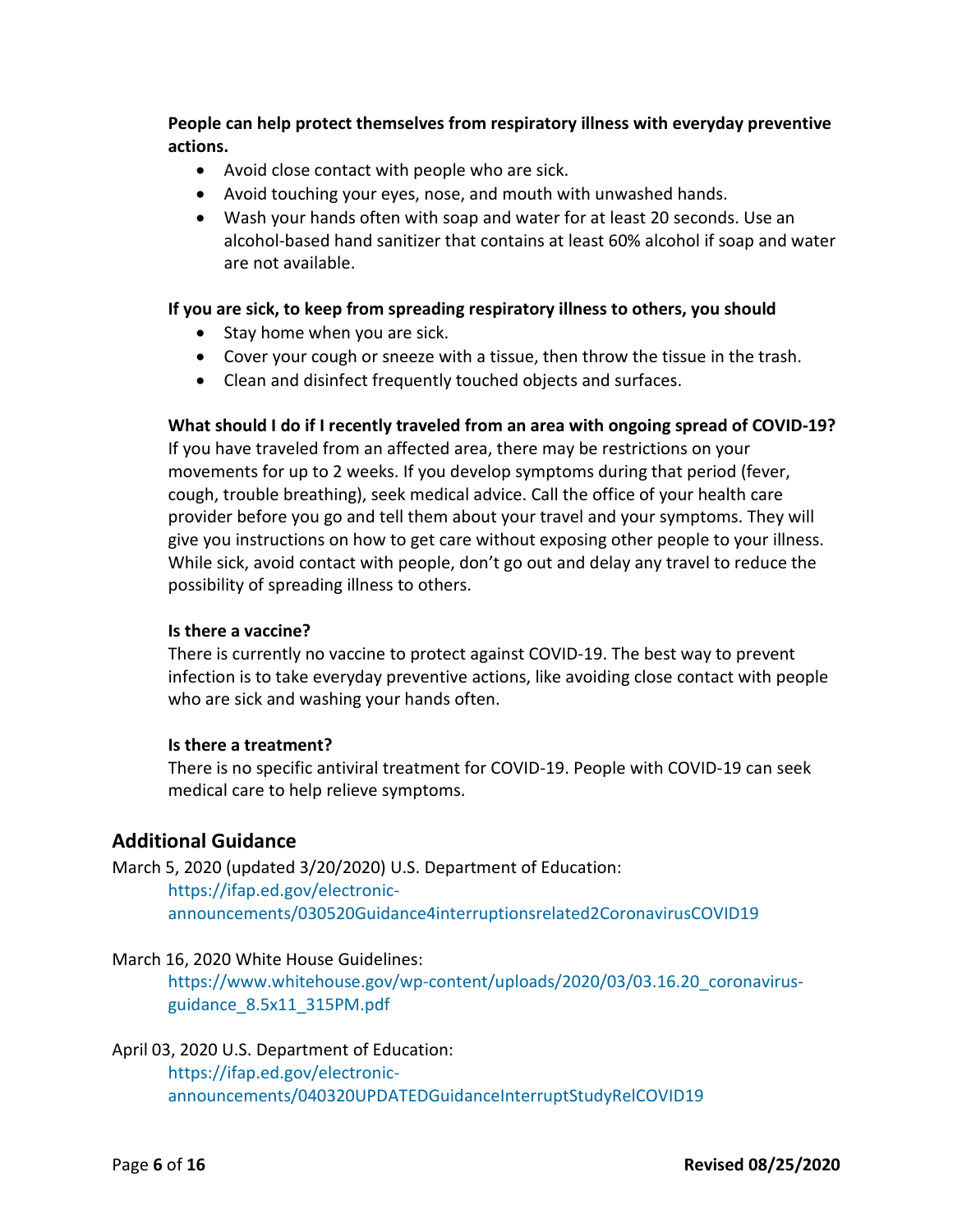#### May 15, 2020 U.S. Department of Education:

https://ifap.ed.gov/electronicannouncements/051520UPDATEDGuidanceInterruptStudyRelCOVID19May2020

The Accrediting Commission of Career Schools and Colleges (ACCSC):

<http://www.accsc.org/Resources/COVID-19-Resources.aspx> http://www.accsc.org/UploadedDocuments/1956/COVID-19-Guidance-rev-5-27- 2020.pdf

The Council on Occupational Education (COE):

<https://council.org/news/> [https://council.org/news/coe-council-covid-19-alert-1-temporary-approval-for-distance](https://council.org/news/coe-council-covid-19-alert-1-temporary-approval-for-distance-education-instruction-march-31-2020-2/)[education-instruction-march-31-2020-2/](https://council.org/news/coe-council-covid-19-alert-1-temporary-approval-for-distance-education-instruction-march-31-2020-2/)

## <span id="page-6-0"></span>**Communication**

Spartan College leaders are maintaining emergency communication with students and staff through the RAVE system. This system sends all messages to each person's Spartan email, calls their phone and relays the message verbally, and texts their mobile phone. Students and staff were also given the opportunity during student and staff orientation to add additional phone numbers and email addresses. Additional communication resources are available through Zipwhip, Spartan email and phone.

## <span id="page-6-1"></span>**Travel and Campus Events**

All travel has been cancelled until further notice. All on campus events have been cancelled until further notice. Student graduation events are postponed until further notice. Program Advisory Meetings scheduled for Spring 2020 will be postponed. Should our accreditors provide approval, these meetings may be held via conference call.

## <span id="page-6-2"></span>**Staff Remote Work Plan**

As much as practical, employees may be permitted to work remotely while campuses are closed. The College cannot guarantee remote working options. At this time, the Department of Labor has not provided exceptions for hourly employees. We are monitoring communication about this and related topics. All employees should work closely with department supervisors to determine what will and will not be possible. Please be reminded that It is imperative and every employees' responsibility to safeguard all student information.

## <span id="page-6-3"></span>**Student Extended Absences – Leave of Absence (LOA)**

The U.S. Department of Education has permitted COVID-19 to be included as an approved reason for a Leave of Absence (LOA) should students wish to postpone their education. Students should follow campus procedures as outlined in the College Catalog to request the LOA; however, accommodations can be made to avoid in-person meetings.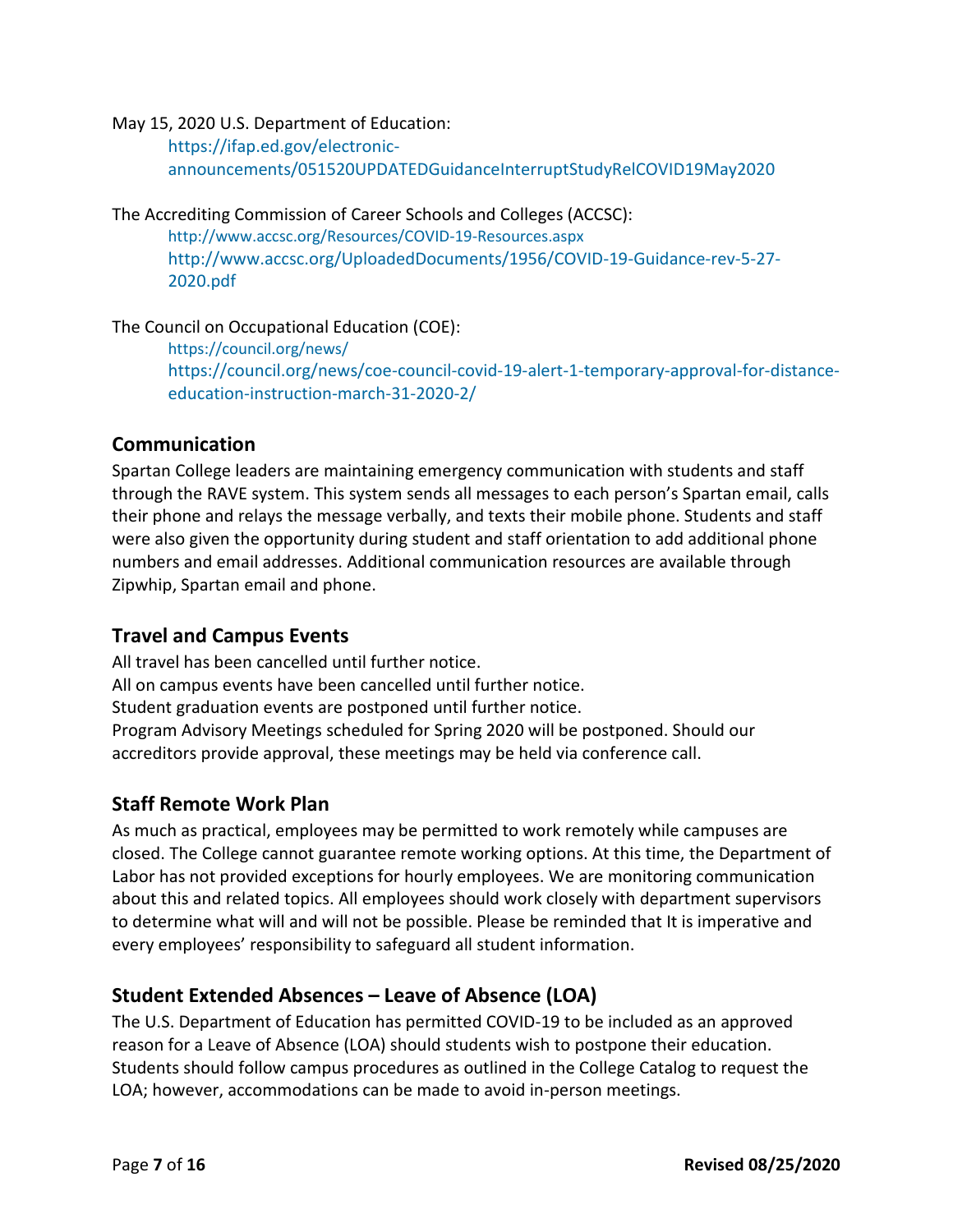COVID-19 Leaves of Absence are available should current modifications not meet the student's needs or should the student wish to suspend training until such time that COVID-19 modifications have been lifted. Please refer to the section titled "Notification of Students" below for reopening updates.

## <span id="page-7-0"></span>**Incomplete Coursework**

Please note that due to COVID-19, the timeline to complete coursework for courses with a grade of Incomplete ("I") is extended temporarily. Once courses resume on campus, incomplete work will be assigned for make-up as quickly as feasible. Students should work closely with their instructors and program chair to ensure that there is a clear plan and timeline for make-up. Coursework that is not made-up for courses with an "I" grade will eventually cause the grade to revert to an "F". Usually this occurs within one course module; however, this timeframe will be more flexible until there has been adequate time for coursework impacted by COVID-19 to be completed.

## <span id="page-7-1"></span>**Education Contingency Plan**

<span id="page-7-2"></span>Program delivery prior to moving to temporary online delivery due to COVID-19:

## **Ground Programs/Courses**

Students in ground programs/courses will move to remote delivery via the College's Learning Management System (LMS) (Moodle/Canvas).

## <span id="page-7-3"></span>**Hands-on Lab Instruction**

All lab work that requires hands-on instruction will be offered upon re-opening of the campus. The College will split all course credits based on lecture vs. lab to allow students to complete lecture portions and receive a grade and then complete lab portions and receive grades upon re-opening. We are hopeful that this may safeguard student Veterans' living expense funding, and we will continue to monitor updates and communicate with students as appropriate.

## <span id="page-7-4"></span>**Hybrid Delivery Online Programs/Courses (Tulsa, OK Only)**

Students in hybrid delivery online courses will move to 100% online via their current LMS (Moodle/Canvas).

## <span id="page-7-5"></span>**Hybrid Delivery On-Ground Programs/Courses (Tulsa, OK Only)**

Students in hybrid delivery on-ground courses will have the following options:

- 1. Degree students: General education courses online, if applicable, or LOA
- 2. Diploma students: May move to the degree program for no additional charge in tuition and take general education courses or LOA

## <span id="page-7-6"></span>**100% Online Delivery Programs/Courses (Tulsa, OK Only)**

Students in 100% online programs/courses will continue as scheduled using the LMS.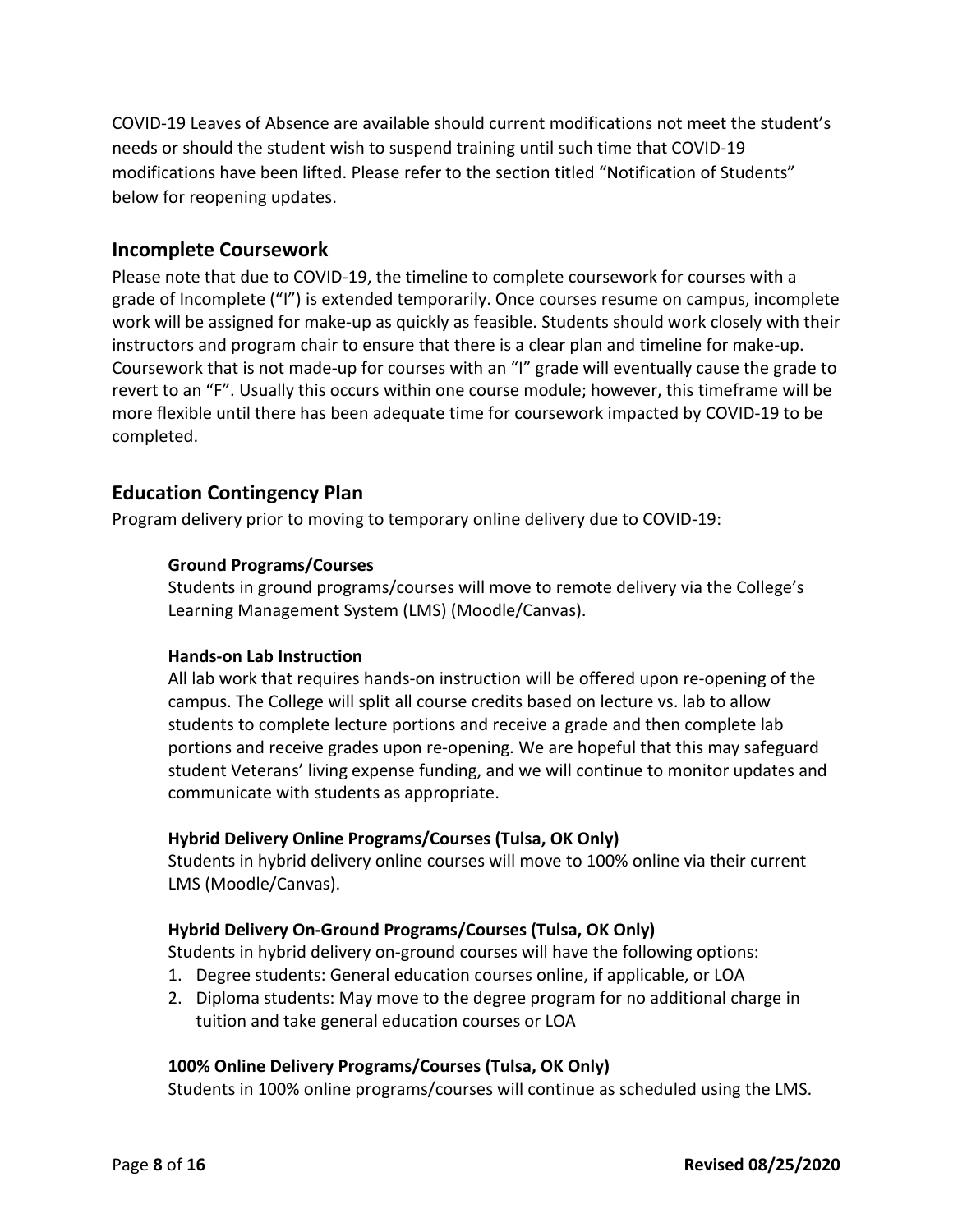## <span id="page-8-0"></span>**Aviation Flight (Pilot Training) Program (Tulsa, OK Only)**

Updated 3/25/2020 based on Oklahoma "Safer at Home" order (Communicated to the local public health department 3/25/2020.)

- 1. Excused ground (classroom based) Aviation Flight Program classes the afternoon of 3/25/2020.
- 2. Anticipated move to online classes for ground (classroom based) classes starting Monday, 3/30/2020 (pending FAA approval).
- 3. 1:1 flight training will continue under essential critical infrastructure rules outlined below.
- 4. Testing (computer based onsite) continues only as needed with 6ft or more between testers.
- 5. Flight simulators continue as needed.
- 6. Safety precautions continue related to cleaning, as well as all other CDC recommended actions.
- 7. Non-essential staff will be working remote as possible.
- 8. Reduced to minimal staffing for essential functions.
- 9. Students notified both in-person 3/25/2020 by the Dean of Student Services, as well as through our emergency notification system (RAVE), which sends the message to emails, voicemails, and through texts.

## **GUIDANCE ON THE ESSENTIAL CRITICAL INFRASTRUCTURE WORKFORCE**

- A. Distance Education for K-12, College & Universities is deemed essential
	- i. https://www.cisa.gov/publication/guidance-essential-criticalinfrastructure-workforce
	- ii. Educators supporting public and private K-12 schools, colleges, and universities for purposes of facilitating distance learning or performing other essential functions, if operating under rules for social distancing
- B. Aviation 1:1 training is deemed essential
	- i. https://www.cisa.gov/transportation-systems-sector
	- ii. The Transportation Systems Sector consists of seven key subsectors, or modes:

*Aviation* includes aircraft, air traffic control systems, and about 19,700 airports, heliports, and landing strips. Approximately 500 provide commercial aviation services at civil and joint-use military airports, heliports, and sea plane bases. In addition, the aviation mode includes commercial and recreational aircraft (manned and unmanned) and a wide variety of support services, such as aircraft repair stations, fueling facilities, navigation aids, and *flight schools***.**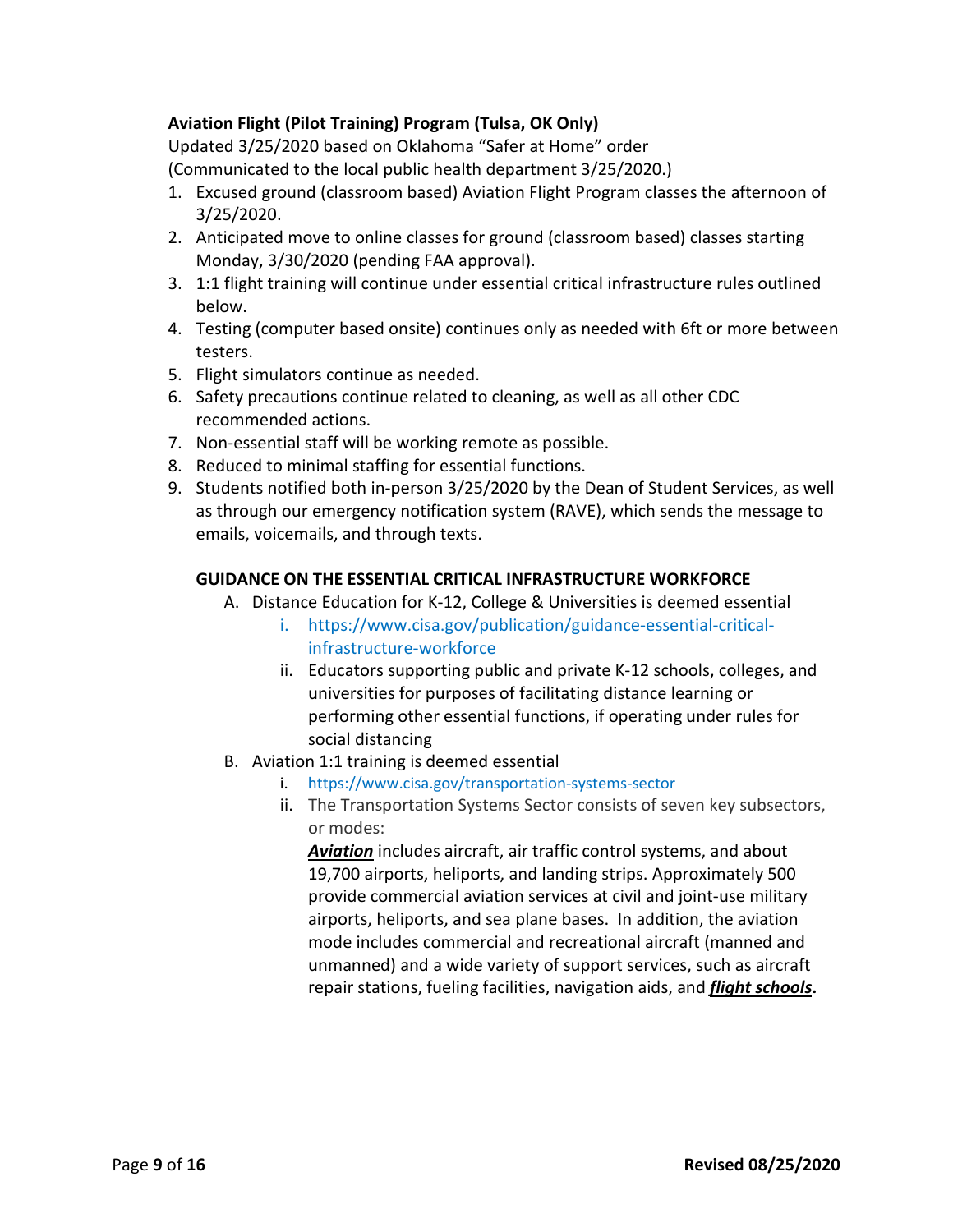## <span id="page-9-0"></span>**Notification of Students**

Refer to "**COVID-19 Agency Notifications**" spreadsheet to view information required by and supplied to all regulators and accreditors.

**a. Description of programs/classes impacted, including didactic/lab hours as appropriate.**

All programs and all classes for all campuses are impacted in some way. Details are outlined below.

## **b. Effective date of change in delivery method and/or cancelling face-to-face classes.**

- i. Tulsa, OK students dismissed from the campus 3/23/2020. Students will complete remaining class assignments and submit for final grades. Fully online delivery is outlined below.
	- 1. Hybrid delivery online and 100% online course/program students will continue to use their current LMS effective immediately.
	- 2. Hybrid delivery on-ground students will have the options outlined above. Should they decide to take online general education courses, they will be placed on a LOA if necessary, until classes start on 3/30/2020 for students in the old version of the program and 4/3/2020 for students in the new version of the program.
	- 3. Ground students will be given the option to move to a degree program for no additional charge in tuition and take online general education courses starting 3/30/2020 for the old program or 4/3/2020 for the new program and 3/26/2020 for Nondestructive Testing Technology (night only class) or take lecture portions of their courses online temporarily starting the same dates or take a LOA.
	- 4. Aviation Flight (Pilot Training) Program (Tulsa, OK Only) Updated 3/25/2020 based on Oklahoma "Safer at Home" order
		- a. Excused ground (classroom based) Aviation Flight Program classes the afternoon of 3/25/2020.
		- b. The College anticipates students starting online instruction for ground (classroom based) classes starting Monday, 3/30/2020 (pending FAA approval). Actual launch approved by the FAA to start 3/30/2020.
		- c. 1:1 flight training will continue under essential critical infrastructure rules outlined above.
		- d. Testing (computer based onsite) continues only as needed with 6ft or more between testers.
		- e. Flight simulators continue as needed.
- ii. Broomfield, CO ground students will be dismissed for a brief student break starting 3/18/2020. The College anticipates students starting online instruction on 3/23/2020. Actual launch 3/23/2020.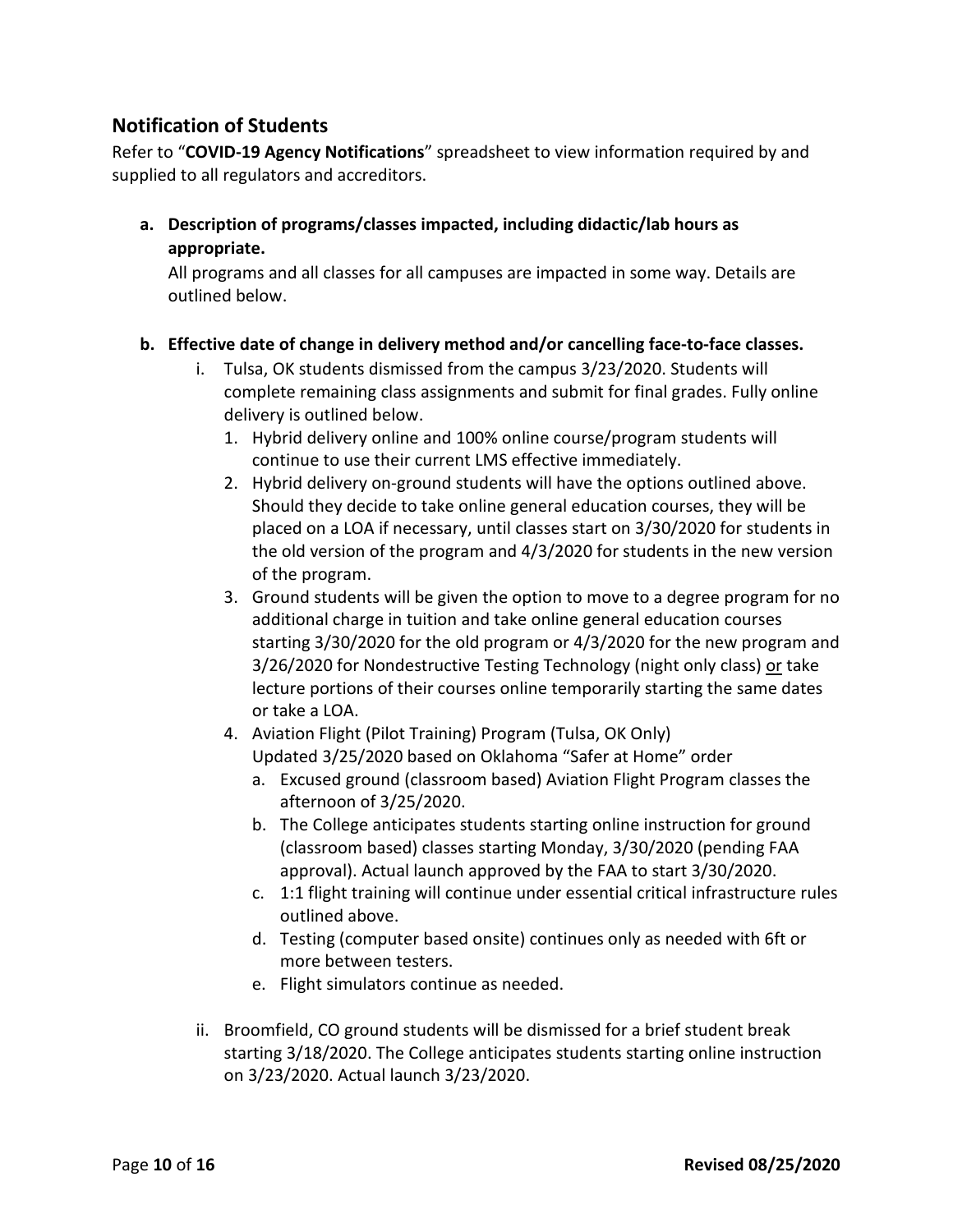- iii. Inglewood, CA ground students will be dismissed for a brief student break starting 3/18/2020. The College anticipates students starting online instruction on 3/20/2020. Actual launch 3/23/2020.
- iv. Riverside, CA ground students were dismissed for a brief student break on 3/17/2020. The College anticipates students starting online instruction on 3/19/2020. Actual launch 3/19/2020.
- **c. Description of delivery method (i.e., Skype, Distance Education Platform, Go-to-Meeting, etc.).**
	- i. Tulsa, OK students
		- 1. Hybrid delivery online and 100% online course/program students will continue to use their current LMS.
		- 2. Hybrid delivery on-ground students will have the options outlined above. Should they decide to take online general education courses, those are offered through Canvas and Zoom.
		- 3. Ground students participating in distance education will do so through a combination of Canvas LMS and Canvas Conferencing, or Moodle LMS and Zoom Conferencing.
	- i. Broomfield, CO ground students participating in distance education will do so through a combination of Canvas LMS, Canvas Conferencing, Moodle LMS, and Zoom Conferencing.
	- ii. Inglewood, CA ground students participating in distance education will do so through a combination of Canvas LMS and Canvas Conferencing.
	- iii. Riverside, CA ground students participating in distance education will do so through a combination of Moodle LMS and Zoom Conferencing.

## **d. Support for students.**

Staff in each department will continue working remotely and will be available to assist students by email and phone.

## **i. Management oversight.**

Campus management will be working remotely and will continue providing oversight of campus operations and student support.

## **ii. Technology support as appropriate.**

Students were either already issued a Chromebook or are being provided a device if they do not have access to a device at home. Distribution will occur prior to each campus moving to online instruction.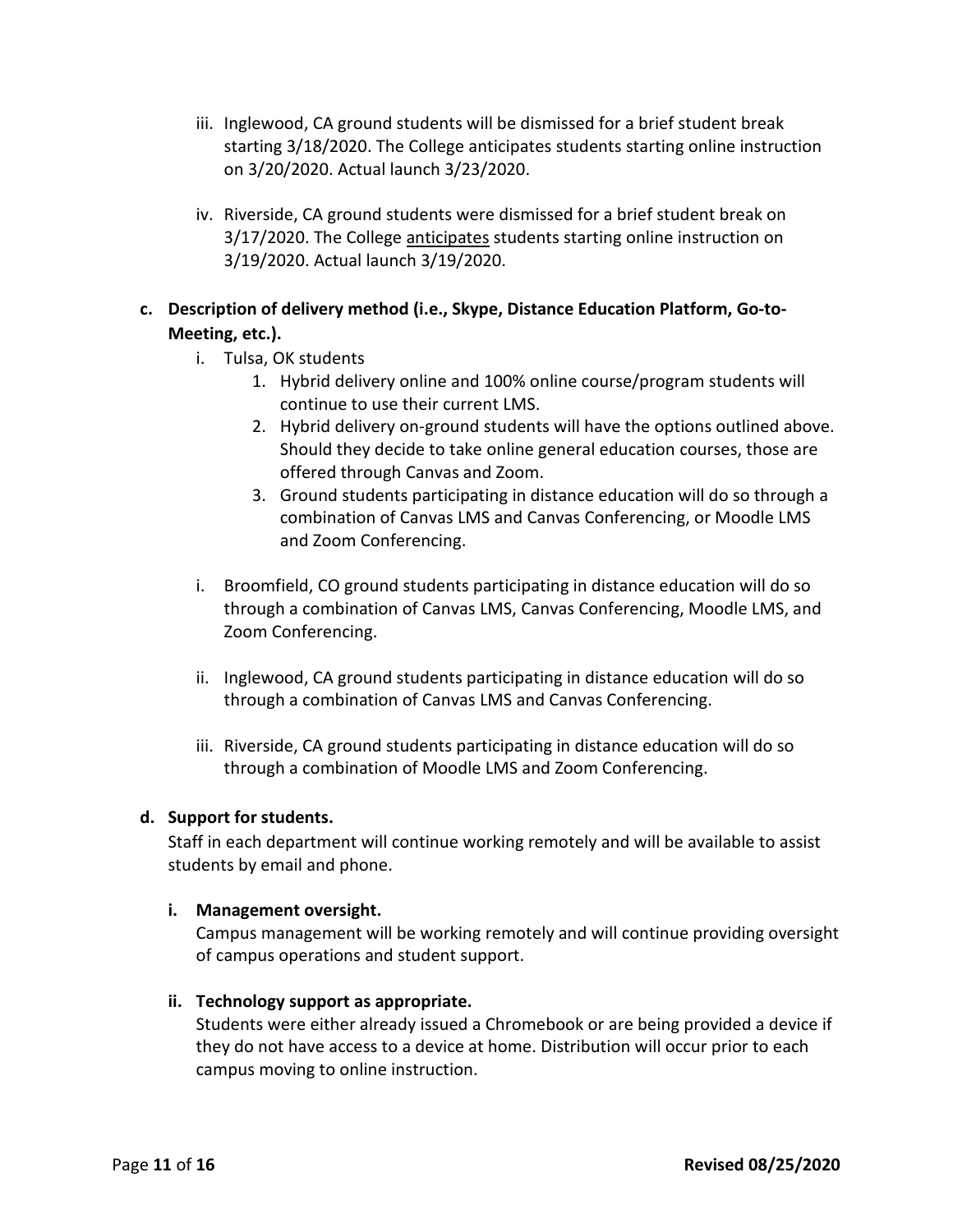Students will be informed that some internet providers are offering free access to students if they are impacted by the COVID-19 course delivery modifications.

**iii. Access to faculty (i.e., phone, email, DE platform, etc).**

Faculty will be available via phone and email.

**e. Description of how students will access educational resources like LRS, other learning materials/resources.**

All students already have access to the student portal and online library; however, communication is ongoing to ensure that students are prepared to access the information.

**f. For schools with allied health programs – please describe the school's plan for making up clinical experience/practicums as needed.** 

While the College does not offer allied health programs or include clinical experience/practicums, all lab work that requires hands-on instruction will be offered upon re-opening of the campus. The College will split all course credits based on lecture vs. lab to allow students to complete lecture portions and receive a grade and then complete lab portions and receive grades upon re-opening. We are hopeful that this may safeguard student Veterans' living expense funding, and we will continue to monitor updates and communicate with students as appropriate.

**g. Periodic updates to the accreditor, state agency, and Federal Aviation Administration as to when the school expects to return to normal operations.** 

The campuses anticipate returning to **modified, lab only** operations based on the schedule listed below; however, this schedule is **subject to change**. An update will be provided every two weeks to agencies requiring such updates.

| Location                                | <b>Modified Return</b> |
|-----------------------------------------|------------------------|
| Tulsa, OK                               | 6/8/2020               |
| Broomfield, CO                          | 5/11/2020              |
| Inglewood, CA                           | 8/10/2020* Riverside   |
|                                         | 8/31/2020 Inglewood    |
| Riverside, CA (branch of Inglewood, CA) | 6/22/2020              |

**\***Lab only classes for Inglewood held at the Riverside location temporarily

The campuses anticipate returning to "**normal"** operations based on the schedule listed below; however, this schedule is **subject to change**. An update will be provided every two weeks to agencies requiring such updates.

| Location  | <b>Tentative "Normal" Return</b> |
|-----------|----------------------------------|
| Tulsa, OK | TBD                              |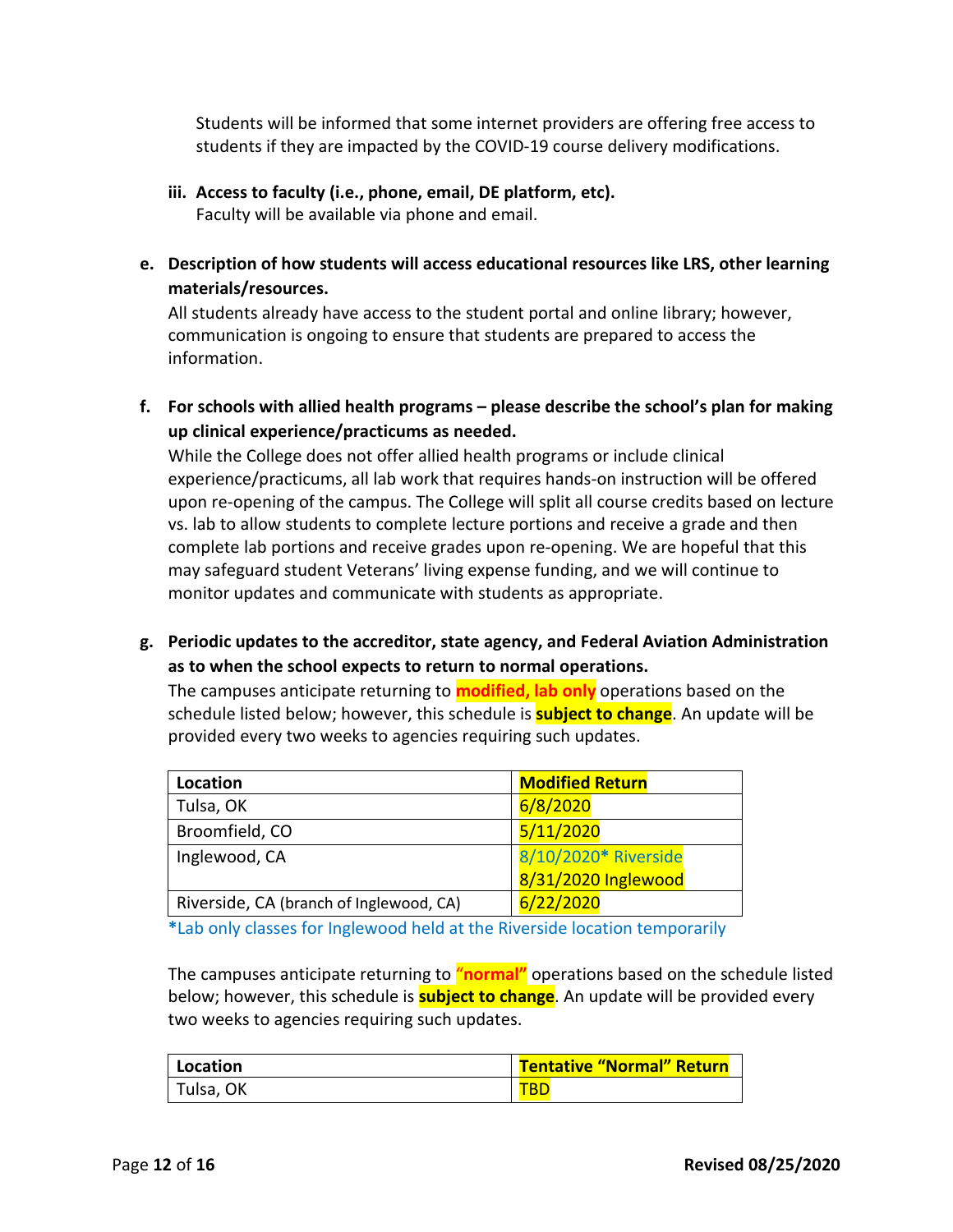| Location                                | <b>Tentative "Normal" Return</b> |
|-----------------------------------------|----------------------------------|
| Broomfield, CO                          | TBE                              |
| Inglewood, CA                           |                                  |
| Riverside, CA (branch of Inglewood, CA) | TВГ                              |

## **h. How attendance will be tracked.**

All on-ground class meetings being moved to a virtual classroom will have attendance tracked and logged by faculty in a faculty portal based on virtual attendance. Most classes that are usually on-ground, but moved to online, will be held in a synchronous fashion at the regularly scheduled class time. Asynchronous classes for courses that are not usually taught online will be on a case-by-case basis. Classes that are already taught online will continue using the asynchronous format.

## **i. Methods for testing or tracking progression.**

Testing and tracking of progression will be facilitated and managed through the LMS during the online portion. The on-ground, hands-on portions of courses will be split apart from the lecture. For example, a course might be 1.5 credits in lecture and 1.5 credits in lab for a total of 3 semester credits. The students will complete the lecture portions online and then upon re-opening, the students will complete the hands-on, lab portions where the College will assess and verify competency, as well as offer remediation as needed. Additionally, the student's identity is authenticated through Azure Active Directory authentication. The student's written work is verified using a plagiarism checking tool called Grammarly.

## **j. Considerations Addressing Accessibility Challenges – Americans with Disabilities Act (ADA)**

While moving to distance education for COVID-19, the distance education team worked closely with faculty to build courses that included accessible materials and options. In addition, faculty will alert the distance education team and campus deans should any students need additional resources. The resources section below includes ADA accessibility information.

## **k. Catalog Addendum – COVID-19**

Information related to how courses were split between lecture and lab, if applicable, is available in a special catalog addendum specific to COVID-19 related modifications. Please note that standard catalog policies and procedures may have possible modifications due to COVID-19. Students and staff will work together to find the best solutions during the pandemic. The Catalog Addendum can be found by going to www.spartan.edu > Consumer Information > Campus Location > Catalog.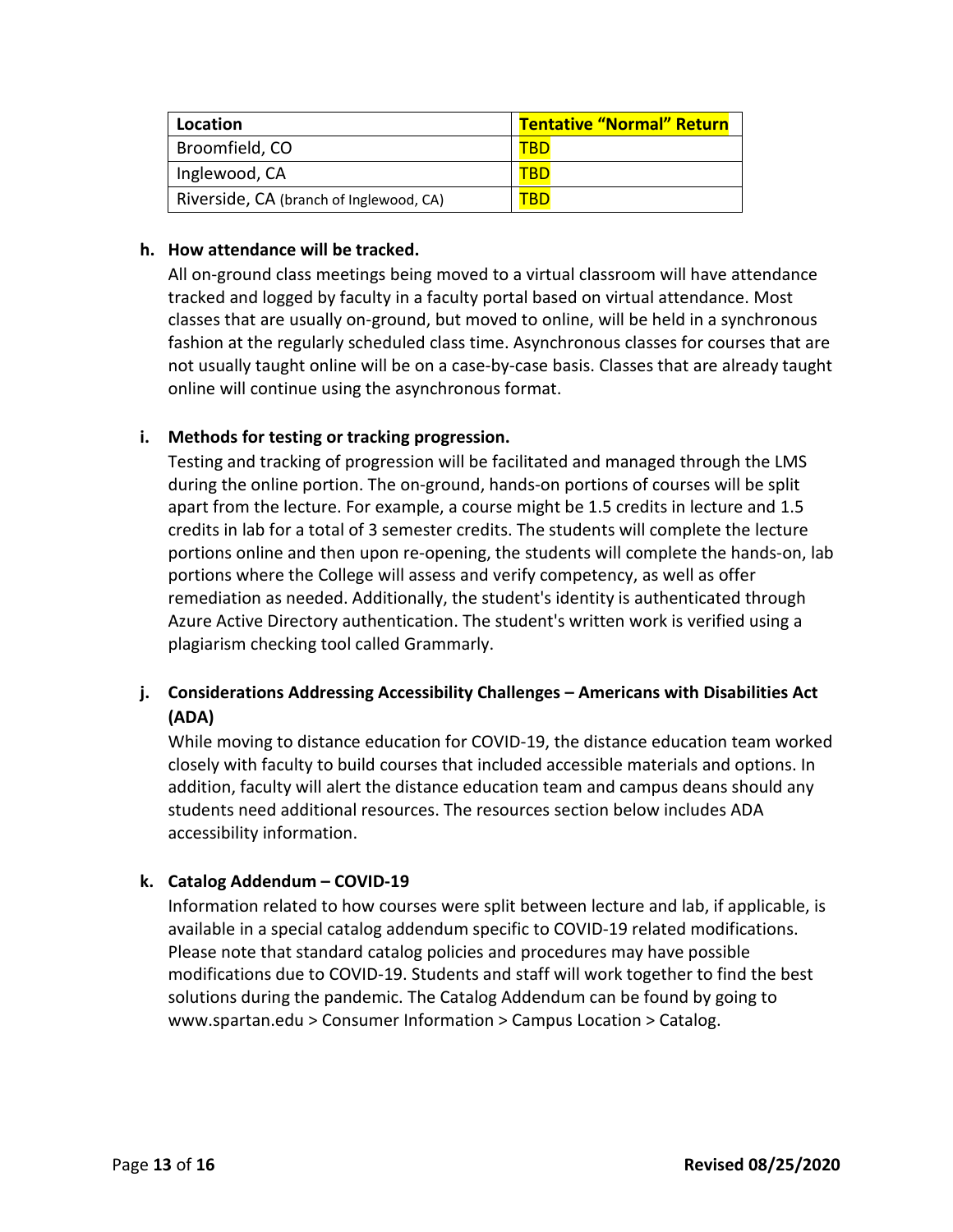## <span id="page-13-0"></span>**Additional Resources**

#### **Location Specific Resources**

• The Catalog Addendum includes additional location specific resources, and it can be found by going to www.spartan.edu > Consumer Information > Campus Location > Catalog.

#### **Campus Posters**

- https://www.cdc.gov/coronavirus/2019-ncov/communication/factsheets.html
- https://www.cdc.gov/coronavirus/2019-ncov/downloads/workplace-school-and-homeguidance.pdf

#### **Internet (potentially free or reduced cost)**

- Internet Essentials. Affordable Internet at Home: www.internetessentials.com
- Comcast Announces Comprehensive COVID-19 Response to Help Keep Americans Connected to the Internet:<https://corporate.comcast.com/covid-19>

#### **Online Learning for Students**

• Into to Zoom for Students (Spartan)

#### **Online Teaching**

- Tips to consider when moving classes online (Spartan)
- Into to Zoom for Faculty (Spartan)
- Teaching a Live, Online Session Checklist & Resources (Online Learning Consortium)
- Best Practices Guide for Online Instruction in FAA Part 147 Programs: https://www.atec-amt.org/online-learning.html
- Online learning products, resources, & services[: https://www.techforlearners.org/](https://www.techforlearners.org/)

#### **Online Library Resources**

• The Catalog Addendum includes additional location specific library resources, and it can be found by going to www.spartan.edu > Consumer Information > Campus Location > Catalog.

#### **Mental Health**

- Mental health resources from the Center for disease control: https://www.cdc.gov/coronavirus/2019-ncov/prepare/managing-stress-anxiety.html
- Attigo Free Training and Support: https://www.attigo.com/smart-sessions-0-0-0?hsCtaTracking=83cb9c0a-13e9-437c-81a3-1e9bd1de69e3%7Cf5ce2440 b17a-473c-affd-6bd6b05eeae9&utm\_campaign=SmartSessions%20Training&utm\_source=hs\_email&utm\_medium=email&utm\_content=85300469&\_hsenc=p2ANqtz--nZ2Ot-<br>t8UamUSETSCkDNF1AFbC7jljGw6IJY\_KaHBRvnKyKT0lvQU7Auuegleegy4TRyF2mGV4OKGw543
- Vector and Safe Colleges Free Resources: https://www.safecolleges.com/covid-19/

#### **Americans with Disabilities Act (ADA) Resources for Online Learning**

- Dedicated tools for online learning, "Glean" allows students to take notes independently and record lectures. Free through August 31, 2020: [https://glean.sonocent.com/free-access/?utm\\_source=pros\\_2&utm\\_medium=email&utm\\_campaign=free\\_glean\\_20](https://glean.sonocent.com/free-access/?utm_source=pros_2&utm_medium=email&utm_campaign=free_glean_20)
- Web Content Accessibility Guidelines (WCAG) 2.0: <https://www.w3.org/TR/WCAG20/>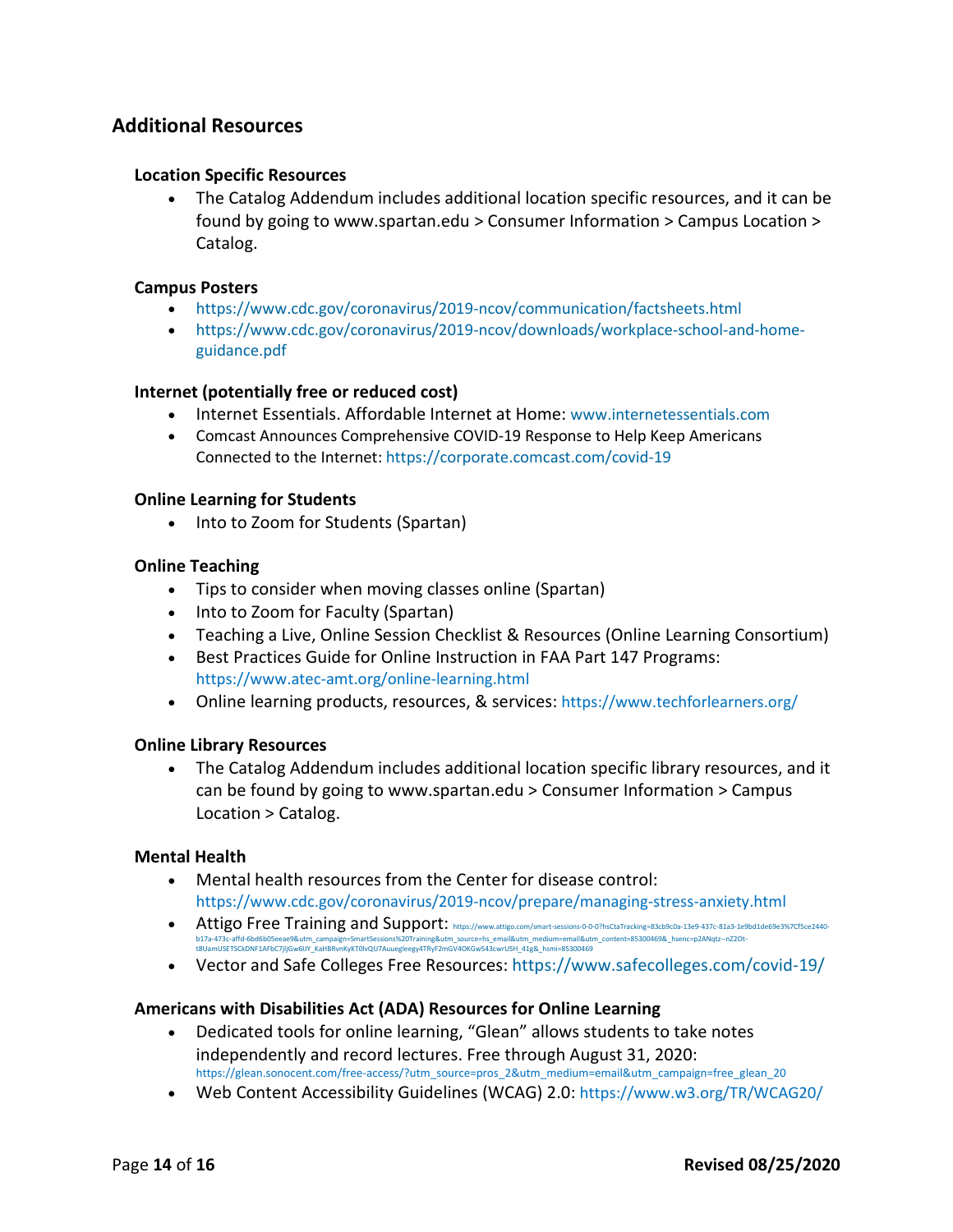- Ensuring accessible content for all students: <https://www.ecampusnews.com/2019/06/17/ensuring-accessible-content-for-all-students/>
- Accessibility and Accommodations in Online Courses: <https://svp.umd.edu/keepteaching/ada-accommodations-student>
- OCR Short Webinar on Online Education and Website Accessibility: https://youtu.be/DCMLk4cES6A

## **U.S. Department of Education**

- COVID-19 ("Coronavirus") Information and Resources for Schools and School Personnel: https://www.ed.gov/coronavirus
- March 5 Guidance for Interruptions of Study Related to Coronavirus (COVID-19) (as updated and modified by attached FAQs on March 20, 2020): [https://ifap.ed.gov/electronic](https://ifap.ed.gov/electronic-announcements/030520Guidance4interruptionsrelated2CoronavirusCOVID19)[announcements/030520Guidance4interruptionsrelated2CoronavirusCOVID19](https://ifap.ed.gov/electronic-announcements/030520Guidance4interruptionsrelated2CoronavirusCOVID19)
- March 11 Dear CPA Letter CPA-20-01, Site Visit Exemption During COVID-19 Outbreak: [https://ifap.ed.gov/electronic](https://ifap.ed.gov/electronic-announcements/031120IssuanceofDearCPALetterCOVID19Outbreak)[announcements/031120IssuanceofDearCPALetterCOVID19Outbreak](https://ifap.ed.gov/electronic-announcements/031120IssuanceofDearCPALetterCOVID19Outbreak)
- March 17 Information for Accrediting Agencies Regarding Temporary Flexibilities Provided to Coronavirus Impacted Institutions or Accrediting Agencies: [https://www2.ed.gov/about/offices/list/ope/20-](https://www2.ed.gov/about/offices/list/ope/20-007covid19accreditorsfromomb317s.pdf) [007covid19accreditorsfromomb317s.pdf](https://www2.ed.gov/about/offices/list/ope/20-007covid19accreditorsfromomb317s.pdf)

## **U.S. Department of Veterans Affairs**

• March 12 Notice (via Facebook post) — COVID-19 Virus Concerns and How It Affects Your Benefits:

https://www.facebook.com/gibillEducation/posts/10156878366516615?\_tn\_=-R

## **U.S. Department of Homeland Security (Student and Exchange Visitor Program)**

- March 9 Broadcast Message Coronavirus Disease 2019 (COVID-19) and Potential Procedural Adaptations for F and M Nonimmigrant Students: <https://www.ice.gov/doclib/sevis/pdf/bcm2003-01.pdf>
- March 13 Guidance for SEVP Stakeholders:
- [https://www.ice.gov/sites/default/files/documents/Document/2020/Coronavirus%20Guida](https://www.ice.gov/sites/default/files/documents/Document/2020/Coronavirus%20Guidance_3.13.20.pdf) [nce\\_3.13.20.pdf](https://www.ice.gov/sites/default/files/documents/Document/2020/Coronavirus%20Guidance_3.13.20.pdf)

## **National Institutional Accreditors**

- Accrediting Commission of Career Schools and Colleges (ACCSC): [http://www.accsc.org/Resources/COVID-19-Resources.aspx.](http://www.accsc.org/Resources/COVID-19-Resources.aspx)
- Council on Occupational Education (COE): [https://council.org/news/guidance-for-the](https://council.org/news/guidance-for-the-interruption-of-instruction-due-to-covid-19/)[interruption-of-instruction-due-to-covid-19/](https://council.org/news/guidance-for-the-interruption-of-instruction-due-to-covid-19/)

## **Federal Aviation Administration**

- FAA:<https://www.faa.gov/>
- FAA Part 147 Aircraft Maintenance Technician Schools (AMTS): https://www.faa.gov/licenses\_certificates/airline\_certification/amts/